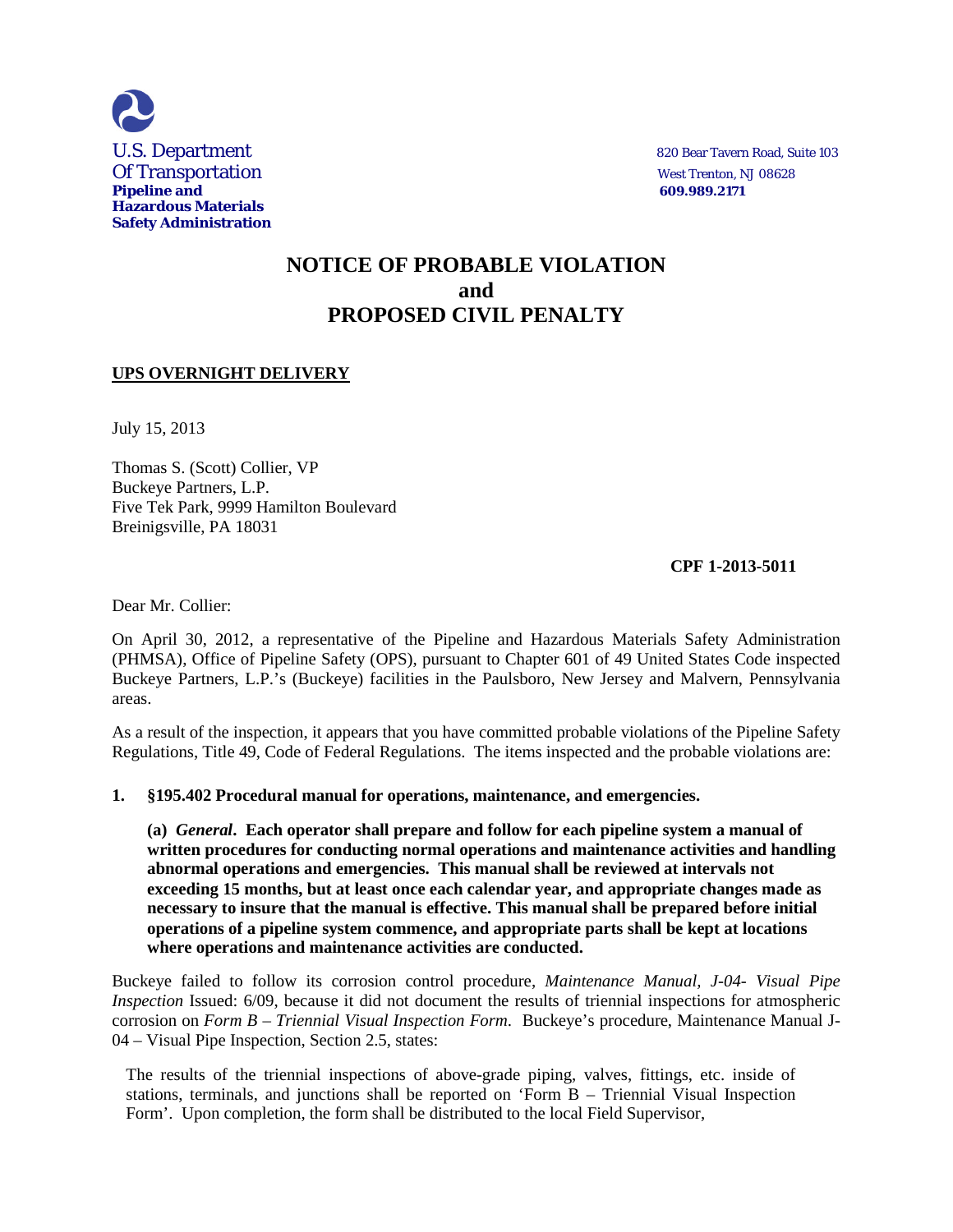Corrosion Specialist, and the Supervisor, Corrosion Control. Additional information, comments, and pictures may be added to the Work Order's attachment page.

During this inspection, the PHMSA inspector requested Buckeye to provide records of the atmospheric corrosion inspections that were conducted at its facilities. Subsequently, Buckeye presented a record titled *Malvern Audit- Triennial List April 2012*. The *Malvern Audit- Triennial List April 2012* showed when Buckeye conducted the last triennial inspection at fourteen (14) different locations during 7/1/2009 to 5/25/2011. However, Buckeye could not produce Form B for the triennial inspections that were performed as required by its *Maintenance Manual, J-04- Visual Pipe Inspection*. Buckeye indicated that it did not document the triennial inspections on Form B.

#### **2. §195.402 Procedural manual for operations, maintenance, and emergencies.**

**(a)** *General***. Each operator shall prepare and follow for each pipeline system a manual of written procedures for conducting normal operations and maintenance activities and handling abnormal operations and emergencies. This manual shall be reviewed at intervals not exceeding 15 months, but at least once each calendar year, and appropriate changes made as necessary to insure that the manual is effective. This manual shall be prepared before initial operations of a pipeline system commence, and appropriate parts shall be kept at locations where operations and maintenance activities are conducted.**

Buckeye failed to follow its corrosion procedure, *Corrosion Manual A-02: External Corrosion Control, Section 3.7 Cathodic Protection Survey Procedures and Processes*, Issued: 12/11 . The *Corrosion Manual A-02: External Corrosion Control, Section 3.7 Cathodic Protection Survey Procedures and Processes* states "Any abnormality or equipment deficiency equipment deficiency should be corrected within one inspection cycle<sup>1</sup>. The reasons that any abnormality or equipment deficiency cannot be corrected within the timeframe must be documented in the Work Order." Buckeye did not correct any abnormality and equipment deficiency found during its cathodic protection (CP) surveys or provide any reason why it was not corrected within the timeframe.

During this inspection, the PHMSA inspector requested Buckeye to produce records of the CP surveys that were conducted at its facilities in the Malvern area. Subsequently, Buckeye presented records titled *Buckeye Partners, L.P. CP Survey Report*. The *Buckeye Partners, L.P. CP Survey Report* showed possible shorted casing at the Orchard Court and Timberline Rd. locations which persisted for three and four inspection cycles, respectively. Also, the *Buckeye Partners, L.P. CP Survey Report* showed low readings and an equipment problem at the Peck Rd. location which persisted for three inspection cycles.

Therefore, Buckeye failed to follow its corrosion control procedure, *Corrosion Manual A-02: External Corrosion Control, Section 3 Cathodic Protection Survey Procedures and Processes*, Issued: 12/11 because it did not correct the abnormality or equipment deficiency at the three above locations within one inspection cycle.

#### **3. §195.583 What must I do to monitor atmospheric corrosion control? (c) If you find atmospheric corrosion during an inspection, you must provide protection against the corrosion as required by Sec. 195.581.**

The operator failed to provide protection against corrosion found during an atmospheric corrosion inspection conducted at the Paulsboro Refinery area.

The triennial inspection list, dated April 2012, noted some paint fading and light corrosion identified in the inspection of the Paulsboro Refinery area on 7/1/2009 where aboveground coating work was noted as

 $\overline{a}$  $1$  One inspection cycle is the length of time between the prior inspection date to the next inspection date.